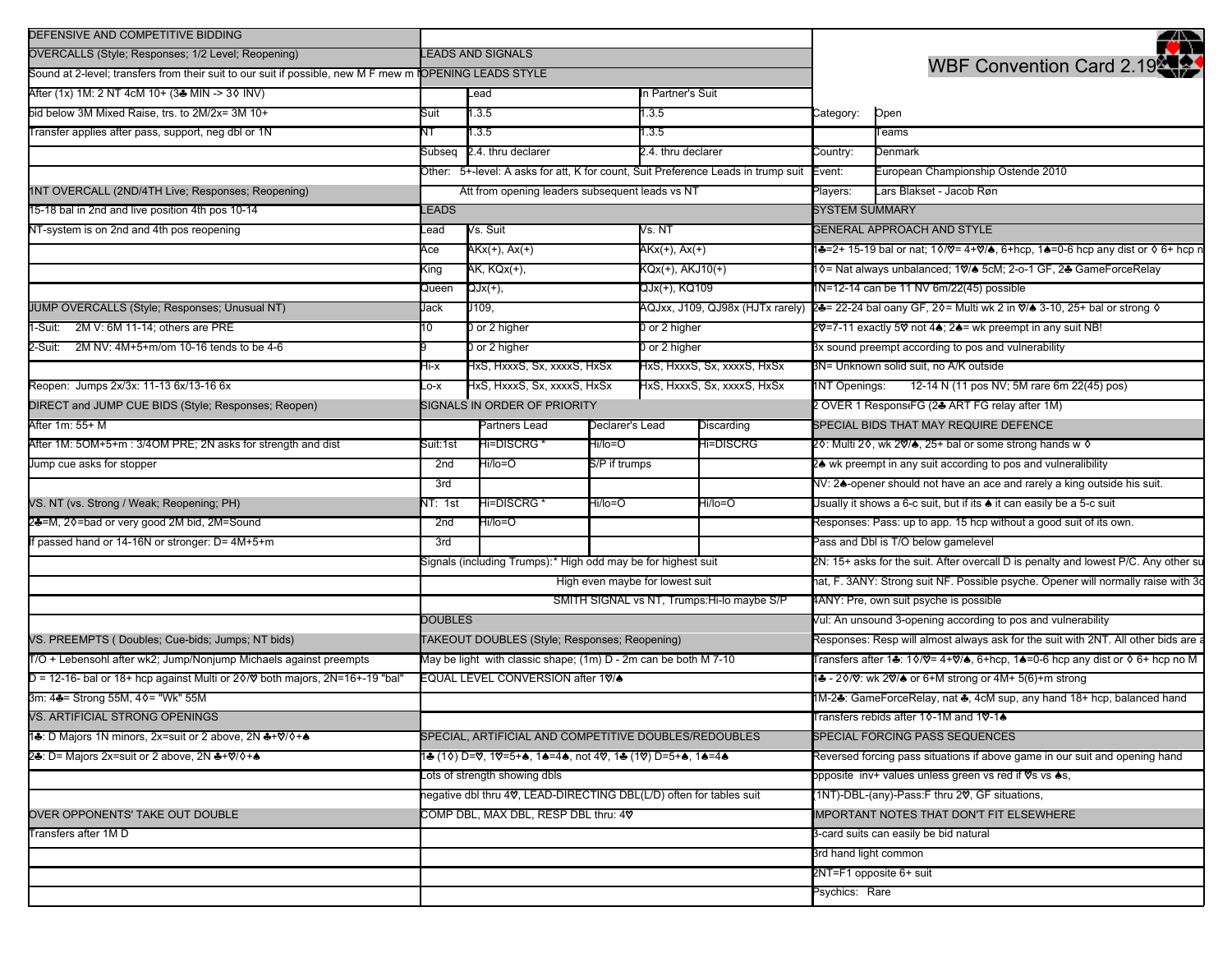| OPENING BID DESCRIPTIONS                                                         |                           |      |                         |                                                                          |                                                                                                                                              |                                                                                                                                                                  |                              |  |  |  |  |
|----------------------------------------------------------------------------------|---------------------------|------|-------------------------|--------------------------------------------------------------------------|----------------------------------------------------------------------------------------------------------------------------------------------|------------------------------------------------------------------------------------------------------------------------------------------------------------------|------------------------------|--|--|--|--|
| Opening                                                                          | Artificial                | Min. | Neg Dble th Description |                                                                          | Responses                                                                                                                                    | Subsequent Auction                                                                                                                                               | Passed Hand Bidding          |  |  |  |  |
| 1÷                                                                               |                           |      | 40                      | Nat 10+ hcp unbalanced                                                   |                                                                                                                                              | 1�/0= 4+0/♠, 6+hcp, 1♠=0-6 hcp any dist or ♦ 6+ hc <b>1</b> ♣-1�/0': 1♠=30/♠, 1♣-1♠: 1N 15-19 maybe unbalan                                                      |                              |  |  |  |  |
| 1♣                                                                               |                           |      |                         | or 15-19 bal 2-6♣                                                        | 2◊/♡: 1) 6+♡/♠, 4-7 hcp, 2) 4♡/♠ 5(6)m strong, ♡/♠ 11♣-2◊/♡, 3M: Pre                                                                         |                                                                                                                                                                  |                              |  |  |  |  |
| 1 ♦                                                                              |                           |      | 4∨                      | Nat always unbalanced                                                    | 20=Inv. 10+ hcp, 2/3M WJS, 3♣ Mixed raise                                                                                                    | 10-1M: transfer rebids                                                                                                                                           |                              |  |  |  |  |
| 1♡                                                                               |                           |      | 4♦                      | Can be light if dist                                                     | After 1 $\sqrt{a}$ : 1N = 5-12, wk raise 3-7 or wk2 $\clubsuit$ ,                                                                            | transfers after 1♡-1▲, Romex after 1M-2M;                                                                                                                        | 1M (2x) 3x 3M 10+, 2N 4M 10+ |  |  |  |  |
| 1ত                                                                               |                           |      |                         |                                                                          | 2M 8-10, 2♠/N 10-12 3M, 3♣/♦ reversed Bergen                                                                                                 | 10/4-24: Art responses showing distribution                                                                                                                      |                              |  |  |  |  |
| $1\spadesuit$                                                                    |                           |      | 4∨                      | Can be light if dist                                                     | 20/ 2-o-1 GF, 2♣ FG relay                                                                                                                    | 1M-1N, 24 ART, 10/4-24/N: cheapest bid GF relay                                                                                                                  |                              |  |  |  |  |
| 1NT                                                                              |                           |      | 40                      | 12-14 N (11 NV/6m22(45) pos)                                             | Stayman and transfer, 2 <sup>6</sup> INV or minors wk/INV/FG 1N-2 <sup>8</sup> , 20-20: wk both majors. 2 <sup>6</sup> INV to 4 <sup>8</sup> |                                                                                                                                                                  | Rubensohl after intervention |  |  |  |  |
| \$                                                                               |                           |      |                         | 22-24 bal or strong ♣/�/♡/♠                                              | 20 0-1 ctr, 20 2, 20 3, 2N 4, 30 5+, 3x/N trs HHxxxx 2nd negative cheapest bid                                                               |                                                                                                                                                                  | Bid pos 1-2 ctr              |  |  |  |  |
| 2♦                                                                               |                           |      |                         | Wk 20% 3-10, 25+ bal or str ♦                                            | 20/4 P/C, 2N=?, 30= P/C, 34 = Own suit in a major 20-2N, 34 max any, 30/0 min 0/4                                                            |                                                                                                                                                                  |                              |  |  |  |  |
| 2٥                                                                               |                           |      |                         |                                                                          | 4♣ bid suit below/ 4 0 bid your suit 4♡/♠ Nat to play                                                                                        |                                                                                                                                                                  |                              |  |  |  |  |
| 8                                                                                |                           |      |                         | 7-10(11) 5♡, not 4♠                                                      | 2▲ scrambling bid, 2N=?, 3x NF,3M can be raised, bu2V-2N: 3♣ min, 3◊ max 3♠, 3V/♠ max 4♣/◊                                                   |                                                                                                                                                                  | Fit bids are used            |  |  |  |  |
| 2♠                                                                               |                           |      |                         | Wk pre in any suit acc to pos                                            |                                                                                                                                              | 2N = ?; normally 15+ hcp if NV, 3x= Strong own suit, 2N -> own suit is F, -> D is penalty, -> lowest bid is P/D for penalties if intervention, cheapest suit P/C |                              |  |  |  |  |
| 2♠                                                                               |                           |      |                         | and vulnerability                                                        |                                                                                                                                              | Pass-> D is T/O                                                                                                                                                  |                              |  |  |  |  |
| 2NT                                                                              |                           |      | 4∨                      | 20-21 bal 5M/6m possible                                                 | Stayman and Transfer                                                                                                                         | 2N-3♦/♡: 3M promises fit                                                                                                                                         |                              |  |  |  |  |
| 9                                                                                |                           |      |                         | Sound preempt                                                            | 3M NF if NV; 4♦ RKCB                                                                                                                         |                                                                                                                                                                  |                              |  |  |  |  |
| 30                                                                               |                           |      |                         | Sound preempt                                                            | 3M NF if NV; 4♣ RKCB                                                                                                                         |                                                                                                                                                                  |                              |  |  |  |  |
| 3۵                                                                               |                           |      |                         | Sound preempt                                                            | 3M NF if NV; 4♣ RKCB                                                                                                                         |                                                                                                                                                                  |                              |  |  |  |  |
| 3♠                                                                               |                           |      |                         | Sound preempt                                                            | 3M NF if NV; 4♣ RKCB                                                                                                                         |                                                                                                                                                                  |                              |  |  |  |  |
| 3NT                                                                              |                           |      |                         | Any Solid Suit                                                           | 4♣ P/C; 4 orelay to 4 , P/C ctr ask if other suit                                                                                            |                                                                                                                                                                  |                              |  |  |  |  |
| 44                                                                               |                           |      |                         | 2-3-4 rule                                                               | 4♦ RKCB                                                                                                                                      |                                                                                                                                                                  |                              |  |  |  |  |
| 40                                                                               |                           |      |                         | 2-3-4 rule                                                               |                                                                                                                                              |                                                                                                                                                                  |                              |  |  |  |  |
| 40                                                                               |                           |      |                         | 2-3-4 rule                                                               |                                                                                                                                              |                                                                                                                                                                  |                              |  |  |  |  |
| 4♠                                                                               |                           |      |                         | 2-3-4 rule                                                               |                                                                                                                                              |                                                                                                                                                                  |                              |  |  |  |  |
| 4NT                                                                              |                           |      |                         | Asking for aces                                                          | 5♣ No, 50V♠=A0V♠, 5N=A♣                                                                                                                      |                                                                                                                                                                  |                              |  |  |  |  |
| 5÷                                                                               |                           |      |                         | 2-3-4 rule                                                               |                                                                                                                                              |                                                                                                                                                                  |                              |  |  |  |  |
| 5٥                                                                               |                           |      |                         | 2-3-4 rule                                                               |                                                                                                                                              |                                                                                                                                                                  |                              |  |  |  |  |
| 5⊽                                                                               |                           |      |                         | Asks for H♡                                                              |                                                                                                                                              |                                                                                                                                                                  |                              |  |  |  |  |
| 5♠                                                                               |                           |      |                         | Asks for H♠                                                              |                                                                                                                                              |                                                                                                                                                                  |                              |  |  |  |  |
| 5NT                                                                              |                           |      |                         |                                                                          |                                                                                                                                              |                                                                                                                                                                  |                              |  |  |  |  |
|                                                                                  | <b>HIGH LEVEL BIDDING</b> |      |                         |                                                                          |                                                                                                                                              |                                                                                                                                                                  |                              |  |  |  |  |
|                                                                                  |                           |      |                         | Cuebid Italian Style, RKCB 1430, Voidwood 1430, Depo, Lots of Splinters, |                                                                                                                                              |                                                                                                                                                                  |                              |  |  |  |  |
| Denial cuebids and Control showing after 1 M-2♣, Nonserious slamtries in some    |                           |      |                         |                                                                          |                                                                                                                                              |                                                                                                                                                                  |                              |  |  |  |  |
| 5N asking for aces if 4N is passed by, 4N often quantitive,                      |                           |      |                         |                                                                          |                                                                                                                                              |                                                                                                                                                                  |                              |  |  |  |  |
| If only room for one cue below 4M then 4M shows cue in passed suit and limited I |                           |      |                         |                                                                          |                                                                                                                                              |                                                                                                                                                                  |                              |  |  |  |  |
| 1M (1/2x) Jump : single x, support, lowest cue                                   |                           |      |                         |                                                                          |                                                                                                                                              |                                                                                                                                                                  |                              |  |  |  |  |
| 1M (3x) 4♣ raise in M, slammish, no cue, 4♦ slammish with cue                    |                           |      |                         |                                                                          |                                                                                                                                              |                                                                                                                                                                  |                              |  |  |  |  |
|                                                                                  |                           |      |                         |                                                                          |                                                                                                                                              |                                                                                                                                                                  |                              |  |  |  |  |
|                                                                                  |                           |      |                         |                                                                          |                                                                                                                                              |                                                                                                                                                                  |                              |  |  |  |  |
|                                                                                  |                           |      |                         |                                                                          |                                                                                                                                              |                                                                                                                                                                  |                              |  |  |  |  |